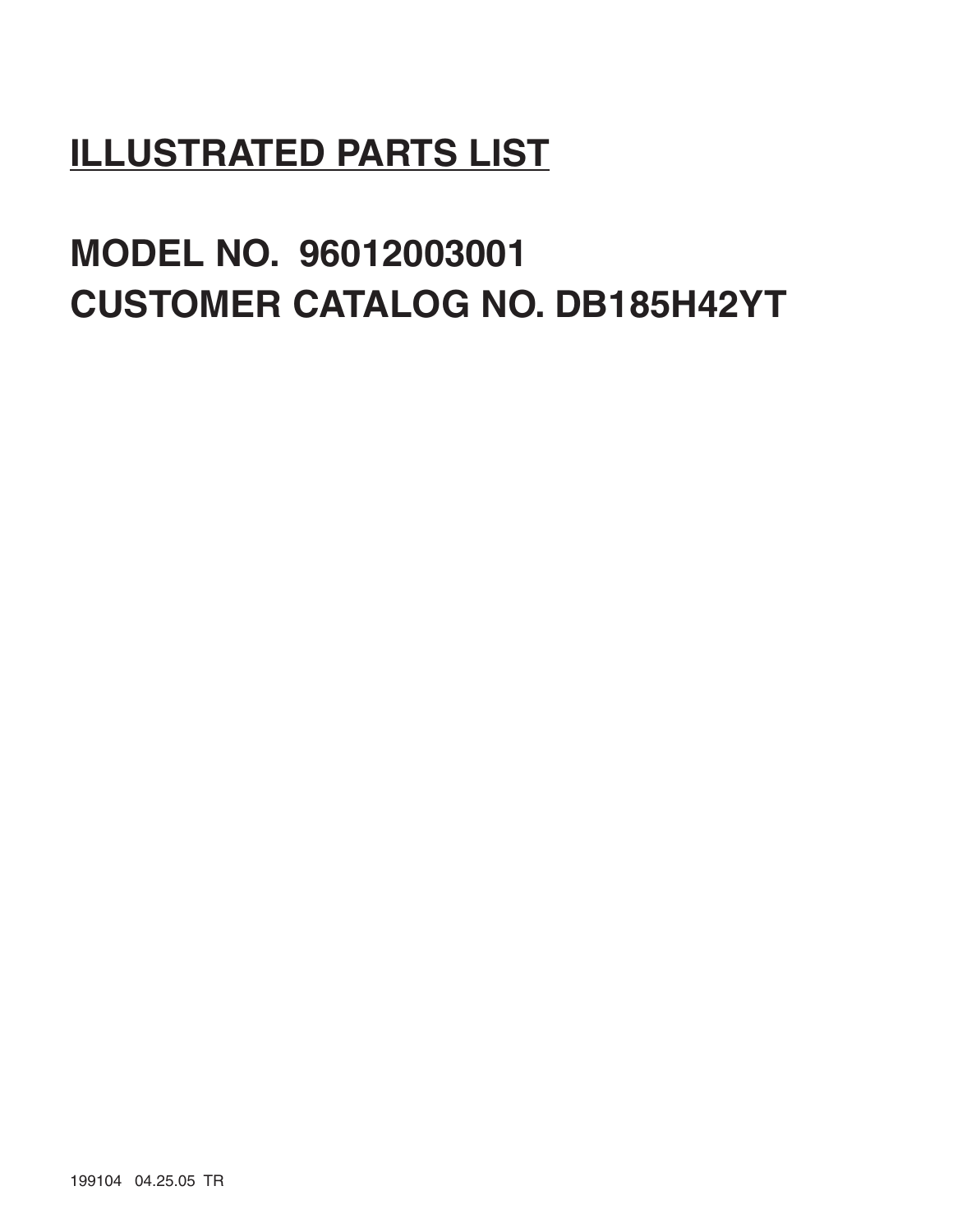**DECALS** 



| .            | .      |                                |
|--------------|--------|--------------------------------|
| NO.          | NO.    | <b>DESCRIPTION</b>             |
| 1            | 193939 | Decal Oper                     |
| 2            | 186503 | Decal Dash                     |
| $\mathbf{3}$ | 176273 | Decal Hood LH                  |
| 4            | 189289 | Decal Side Panel Logo          |
| 5            | 189288 | Decal Eng. HP                  |
| 6            | 170563 | Decal Warning, Keep Hand Away  |
|              | 194984 | <b>Decal Replacement Parts</b> |
| 8            | 179128 | Decal Deck "B" 42"             |
| 9            | 172740 | Decal Fender Logo              |
| 10           | 157140 | Decal Fender Danger E/F        |
| 11           | 172743 | Decal Ins Strg Whl             |
|              |        |                                |

#### **WHEELS AND TIRES**



| NO. | NO.        | <b>DESCRIPTION</b>          |
|-----|------------|-----------------------------|
| 12  | 173587     | Decal Fend Reflector Rh     |
| 13  | 173589     | Decal Fend Reflector Lh     |
| 14  | 160396     | Decal V-Belt Schematic      |
| 16  | 176272     | Decal Hood Rh               |
| 20  | 145005     | Decal Bat Dan/Psn           |
|     | 166960     | Decal By Pass Lt Hydro      |
|     | 184310X428 | Pad Footrest LH             |
|     | 184311X428 | Pad Footrest RH             |
|     | 195018     | Manual Operator's E&F       |
|     | 199104     | <b>Manual Parts E&amp;F</b> |

| KEY<br>NO. | <b>PART</b><br>NO. | <b>DESCRIPTION</b>                |
|------------|--------------------|-----------------------------------|
|            | 59192              | Cap Valve Tire                    |
| 2          | 65139              | <b>Stem Valve</b>                 |
| 3          | 106222X            | Tire FT 15 x 6 0 - 6 Service      |
| 4          | 59904              | Tube Front (Service Item Only)    |
| 5          | 106732X421         | Rim Asm 6" front Service          |
| 6          | 278H               | Fitting Grease (Front Wheel Only) |
| 7          | 9040H              | Bearing Flange (Front Wheel nly)  |
| 8          | 106108X421         | Rim Asm 8" rear Service           |
| 9          | 138468             | Tire R T 20 x 8-8 Service         |
| 10         | 7152J              | Tube Rear (Service Item Only)     |
| 11         | 104757X421         | Cap Axle Blk 1 50 x 1 00          |
|            | 144334             | Sealant, Tire (10 oz. Tube)       |
|            |                    |                                   |

**NOTE:** All component dimensions given in U.S. inches 1 inch  $= 25.4$  mm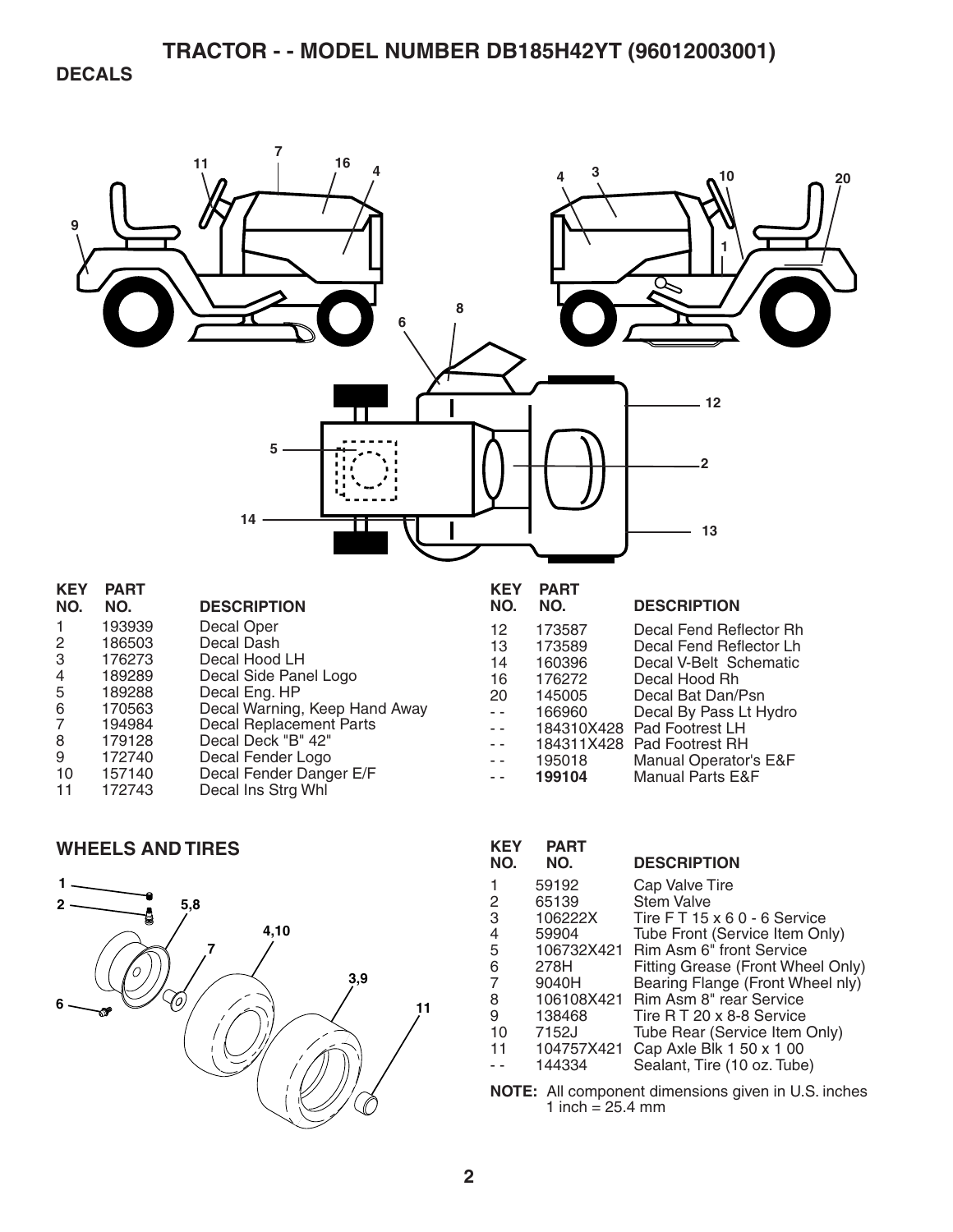**SCHEMATIC** 

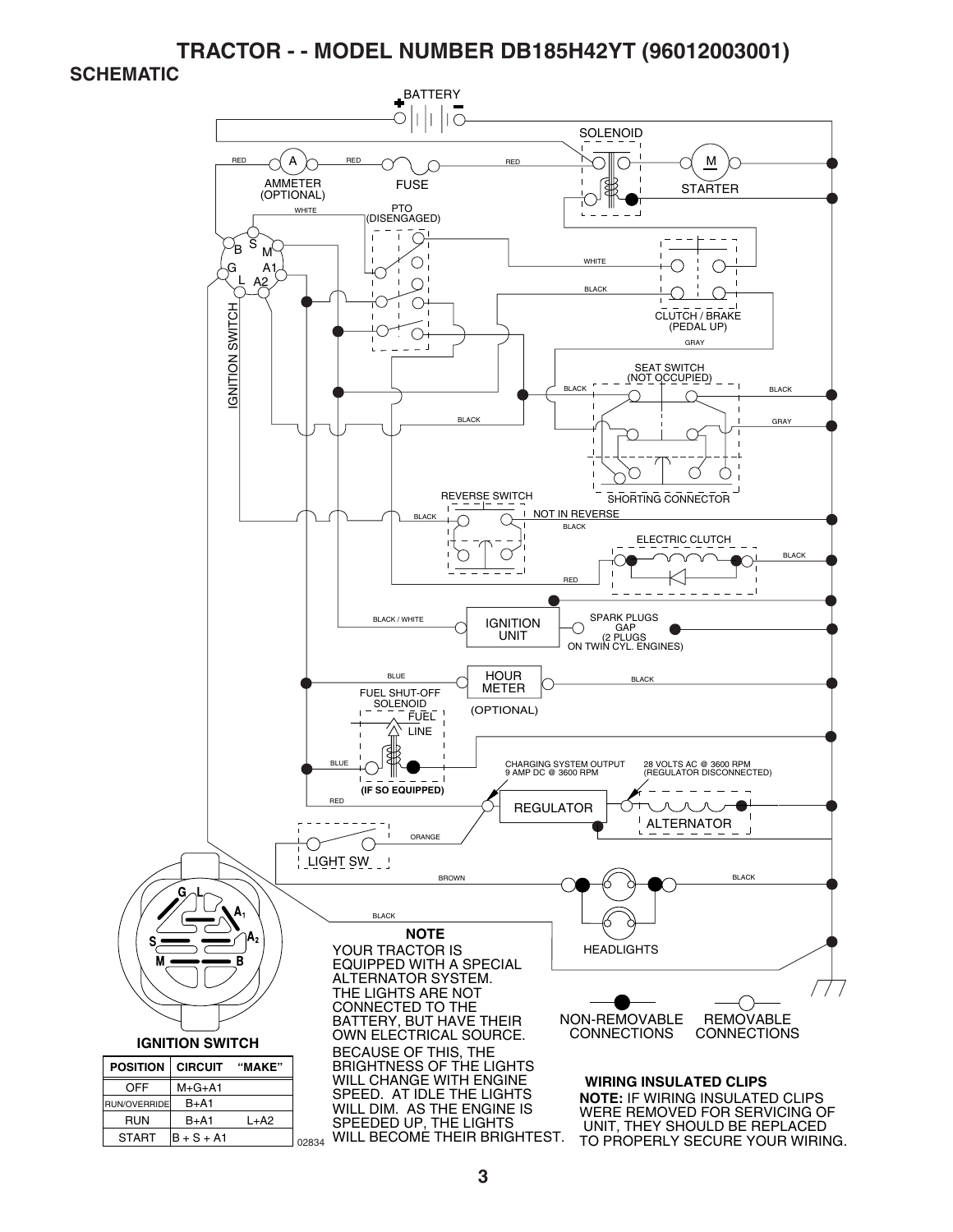**TRACTOR - - MODEL NUMBER DB185H42YT (96012003001) ELECTRICAL** 

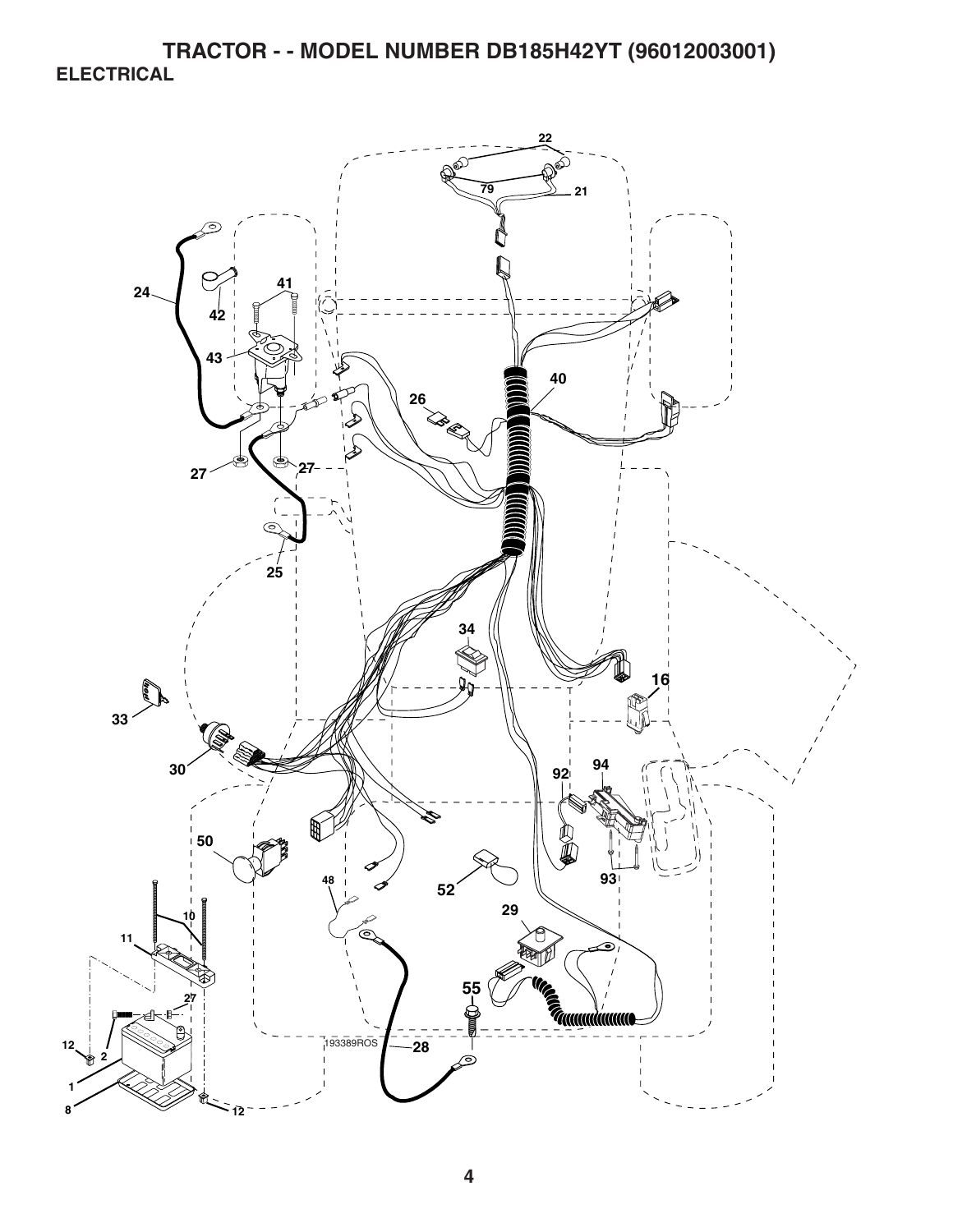### **TRACTOR - - MODEL NUMBER DB185H42YT (96012003001) ELECTRICAL**

| KEY<br>NO.      | <b>PART</b><br>NO. | <b>DESCRIPTION</b>                                           |
|-----------------|--------------------|--------------------------------------------------------------|
| 1               | 144927             | <b>Battery</b>                                               |
| 2               | 74760412           | Bolt Hex Hd 1/4-20 unc x 3/4                                 |
| 8               | 7603J              | <b>Tray Battery</b>                                          |
| 10              | 145211             | Bolt Battery Front 1/4-20 x 7.5                              |
| 11              | 150109             | <b>Holddown Battery</b>                                      |
| 12 <sup>2</sup> | 145769             | Nut Push Nylon 1/4                                           |
| 16              | 176138             | Switch Interlock                                             |
| 21              | 175688             | Harness Socket Light                                         |
| 22              | 4152J              | Bulb, Light # 1156                                           |
| 24              | 8860R              | <b>Cable Battery</b>                                         |
| 25              | 146148             | Cable Battery 6 Ga. Red w/16 wire                            |
| 26 —            | 175158             | Fuse                                                         |
| 27              | 73510400           | Nut Keps Hex 1/4-20 unc                                      |
| 28              | 145491             | Cable Ground 21" Blk 6 Ga.                                   |
| 29              | 192749             | <b>Switch Seat</b>                                           |
| 30              | 193350             | Switch Ign                                                   |
| 33              | 140401             | Key Ign Molded Generic                                       |
| 34              | 110712X            | Switch Light/Reset                                           |
| 40              | 193389             | Harness Ign                                                  |
| 41              | 17720408           | Bolt Fin Hex 1/4-20 unc x 1/2                                |
| 42              | 131563             | <b>Cover Terminal Red</b>                                    |
| 43              | 178861             | Solenoid                                                     |
| 48              | 140844             | Adaptor Ameter                                               |
| 50              | 174653             | Switch PTO                                                   |
| 52              | 141940             | Protection Loop                                              |
| 55              | 17490508           | Screw Thdrol 5/16-18 x 1/2                                   |
| 79              | 175242             | Socket Asm Bulb Twistlock                                    |
| 92<br>93        | 193465             | Harness Pigtail Reverse Switch<br>Screw Plastite 10-14 x 2.0 |
| 94              | 192540             |                                                              |
|                 | 191834             | <b>Module Revers ROS</b>                                     |

**NOTE:** All component dimensions given in U.S. inches 1 inch = 25.4 mm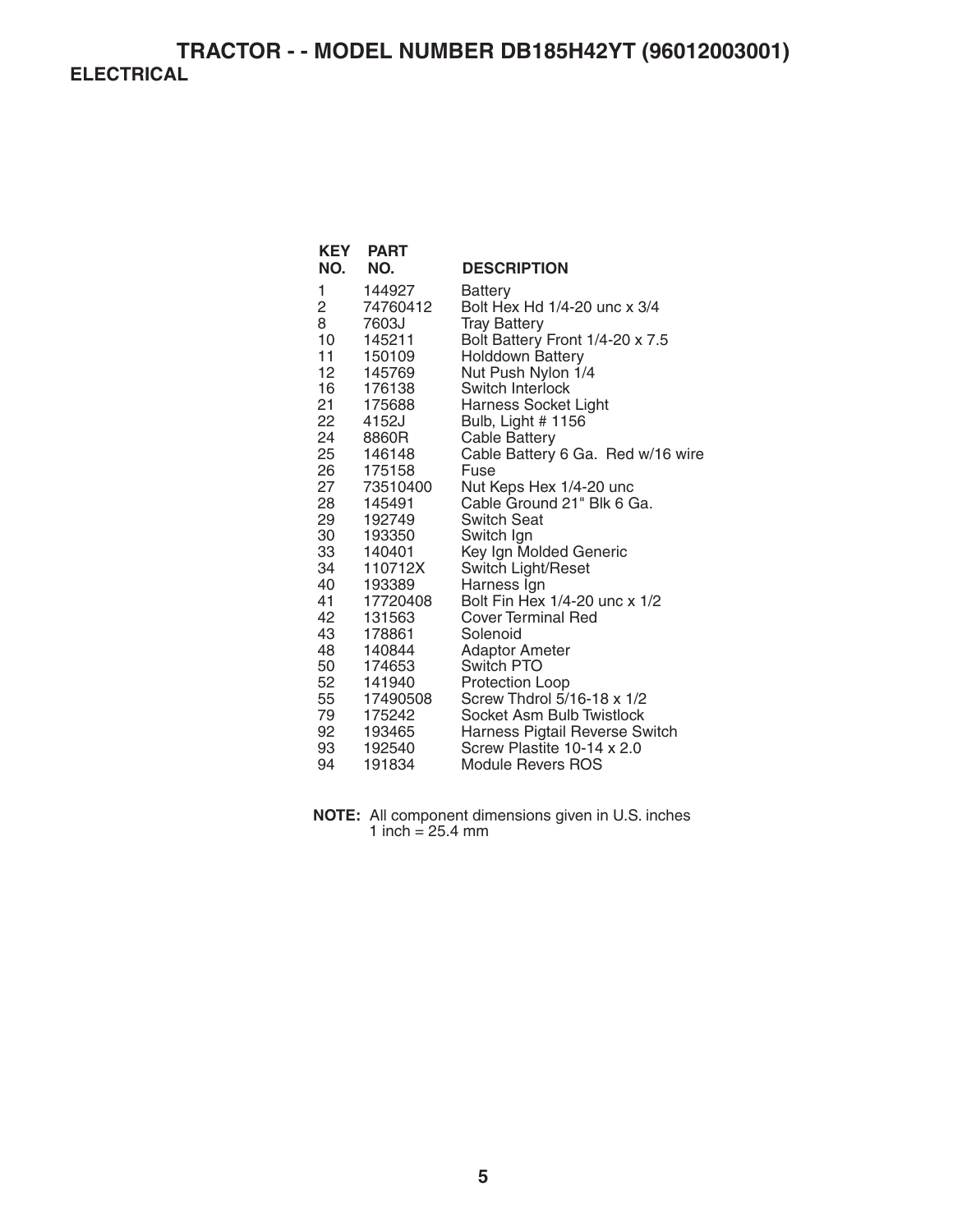**CHASSIS** 

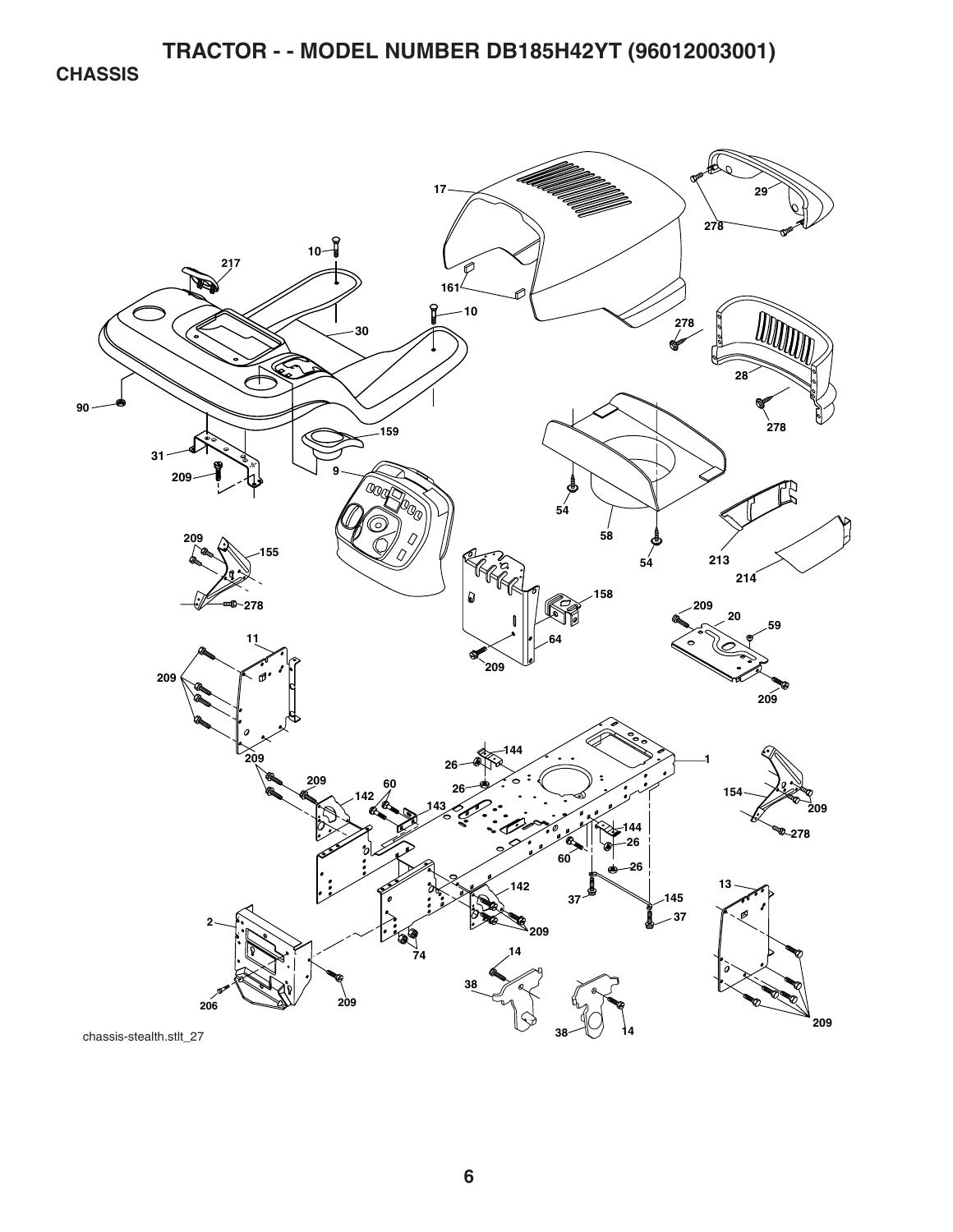**CHASSIS** 

| <b>KEY</b><br>NO.                                                                                                                                                                                                                     | <b>PART</b><br>NO.                                                                                                                                                                                                                                                                                                                                                                  | <b>DESCRIPTION</b>                                                                                                                                                                                                                                                                                                                                                                                                                                                                                                                                                                                                                                                                                                                                                                                                                                                                                                                      |
|---------------------------------------------------------------------------------------------------------------------------------------------------------------------------------------------------------------------------------------|-------------------------------------------------------------------------------------------------------------------------------------------------------------------------------------------------------------------------------------------------------------------------------------------------------------------------------------------------------------------------------------|-----------------------------------------------------------------------------------------------------------------------------------------------------------------------------------------------------------------------------------------------------------------------------------------------------------------------------------------------------------------------------------------------------------------------------------------------------------------------------------------------------------------------------------------------------------------------------------------------------------------------------------------------------------------------------------------------------------------------------------------------------------------------------------------------------------------------------------------------------------------------------------------------------------------------------------------|
| 1<br>2<br>9<br>10<br>11<br>13<br>14<br>17<br>20<br>26<br>28<br>29<br>30<br>31<br>37<br>38<br>54<br>58<br>59<br>60<br>64<br>74<br>90<br>142<br>143<br>144<br>145<br>154<br>155<br>158<br>159<br>161<br>206<br>209<br>213<br>214<br>217 | 174619<br>176554<br>193635X428 Dash<br>72140608<br>167203<br>17490608<br>175260X428 Hood<br>162026<br>73800600<br>175289X428<br>161840<br>139976<br>17490508<br>175710<br>192512<br>175351<br>187495<br>72140606<br>174997<br>73680600<br>124346X<br>175702<br>186689<br>175582<br>156524<br>161897<br>161900<br>162037<br>191120X428<br>164655<br>170165<br>17000612<br>179132X428 | Chassis<br>Drawbar<br>Bolt Carriage 3/8-16 x 1<br>Panel Dash Lh<br>188702X010 Panel Dash Rh<br>Screw Thdrol 3/8-16 x 1/2<br><b>Plate Battery</b><br>Nut Lock Hex W/Ins 3/8-16 unc<br>Grille<br>Lens Bar<br>192395X428 Fender Footrest<br><b>Bracket Fender</b><br>Screw Thdrol 6/16-18 x 1/2 TYT<br><b>Bracket Asm Pivot Mower Rear</b><br>Screw WSHD Hex 10-32 x 5/8<br>Duct Air<br><b>Bushing</b><br>Bolt RDHD Sqnk 3/8-16 unc x 3/4<br>Dash Lower STLT<br>Nut Crownlock 3/8-16 unc<br>Nut Self Thd Wsh - HD 1/4 Zinc<br><b>Plate Reinforcement STLT</b><br><b>Bracket Swaybar Chassis</b><br><b>Bracket Footrest Step-thru</b><br>Rod Pivot Chassis/Hood<br><b>Bracket Dash RH</b><br><b>Bracket Dash LH</b><br><b>Bracket Parking Brake</b><br>Cupholder<br><b>Bumper Hood</b><br>Bolt Shoulder 5/16-18<br>Screw Hexwsh Thdr 3/8-16 x 3/4<br>169848X428 Skirt Grille LH<br>169847X428 Skirt Grille RH<br><b>Console Fuel Window</b> |
| 278                                                                                                                                                                                                                                   | 191611                                                                                                                                                                                                                                                                                                                                                                              | Screw 10 x 3/4 Single Lead-Hex                                                                                                                                                                                                                                                                                                                                                                                                                                                                                                                                                                                                                                                                                                                                                                                                                                                                                                          |

**NOTE:** All component dimensions given in U.S. inches 1 inch  $= 25.4$  mm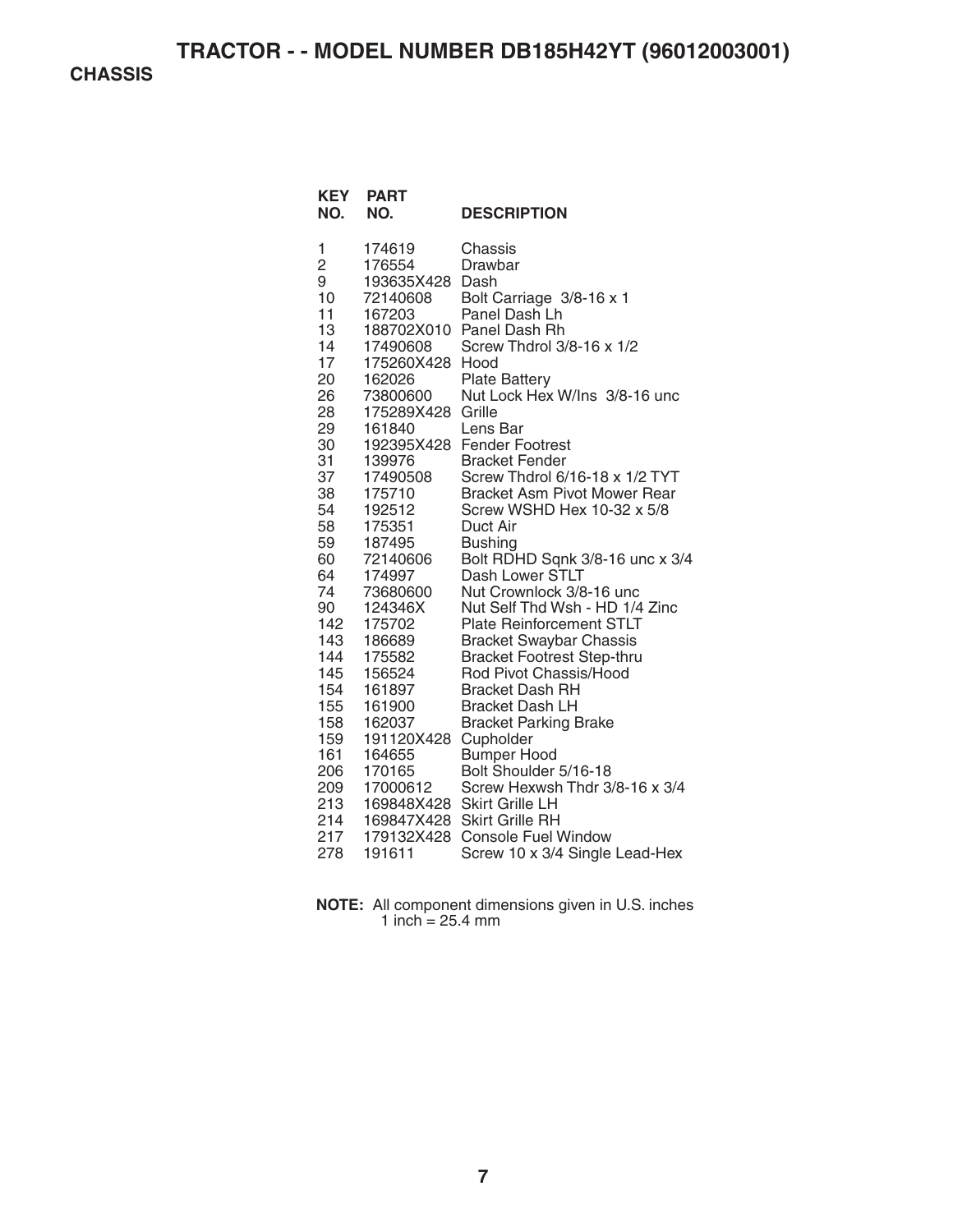**DRIVE** 

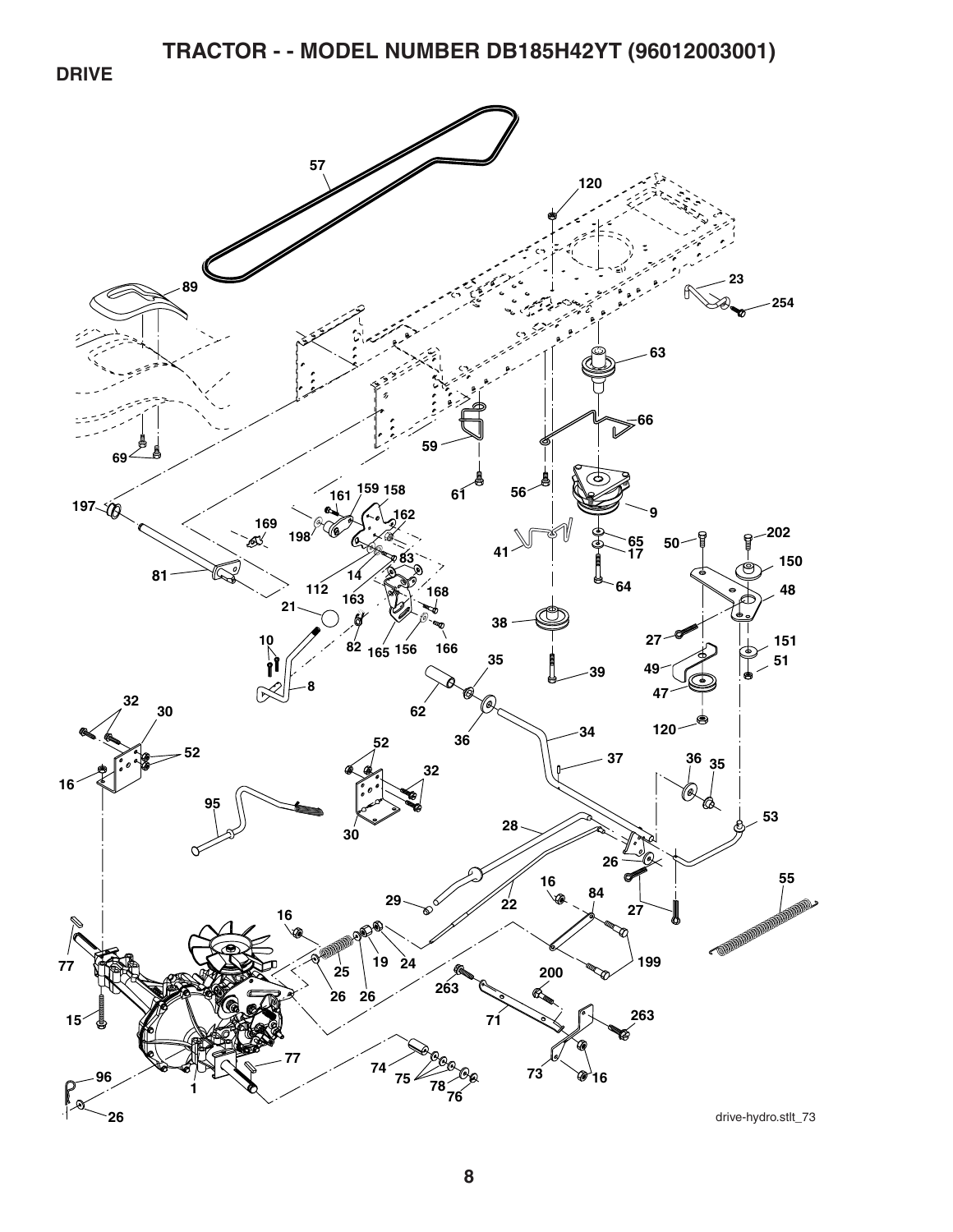### **DRIVE**

| <b>PART</b><br>NO. | <b>DESCRIPTION</b>                                                                                                                                                                                                                                                                                                                    | <b>KEY</b><br>NO.                                                                                                                                                                                                                                                                                                                                                                                                                                                                                                                                                                                                                                                                                        | <b>PART</b><br>NO.                                                                                                                                                                   | <b>DESCRIPTION</b>                                                                                                                                                                                                                                                                                                   |
|--------------------|---------------------------------------------------------------------------------------------------------------------------------------------------------------------------------------------------------------------------------------------------------------------------------------------------------------------------------------|----------------------------------------------------------------------------------------------------------------------------------------------------------------------------------------------------------------------------------------------------------------------------------------------------------------------------------------------------------------------------------------------------------------------------------------------------------------------------------------------------------------------------------------------------------------------------------------------------------------------------------------------------------------------------------------------------------|--------------------------------------------------------------------------------------------------------------------------------------------------------------------------------------|----------------------------------------------------------------------------------------------------------------------------------------------------------------------------------------------------------------------------------------------------------------------------------------------------------------------|
| .                  | Transaxle Hydro Gear 314-0510<br>(Order Parts From Transaxle Manu-                                                                                                                                                                                                                                                                    | 63<br>64<br>65                                                                                                                                                                                                                                                                                                                                                                                                                                                                                                                                                                                                                                                                                           | 174607<br>173937<br>10040700                                                                                                                                                         | Pulley, Engine<br>Bolt Hex 7/16-20 x 4 x Gr. 5-1.5 Thr<br>Washer                                                                                                                                                                                                                                                     |
| 192502             | <b>Rod Shift</b>                                                                                                                                                                                                                                                                                                                      | 66                                                                                                                                                                                                                                                                                                                                                                                                                                                                                                                                                                                                                                                                                                       | 154778                                                                                                                                                                               | Keeper Belt Engine                                                                                                                                                                                                                                                                                                   |
| 180505             | Clutch Ogura                                                                                                                                                                                                                                                                                                                          |                                                                                                                                                                                                                                                                                                                                                                                                                                                                                                                                                                                                                                                                                                          |                                                                                                                                                                                      | Screw Hex Wsh Hi-Lo 1/4 x 1/2 und                                                                                                                                                                                                                                                                                    |
|                    |                                                                                                                                                                                                                                                                                                                                       |                                                                                                                                                                                                                                                                                                                                                                                                                                                                                                                                                                                                                                                                                                          |                                                                                                                                                                                      | Strap Torque Lh Hydro                                                                                                                                                                                                                                                                                                |
|                    |                                                                                                                                                                                                                                                                                                                                       |                                                                                                                                                                                                                                                                                                                                                                                                                                                                                                                                                                                                                                                                                                          |                                                                                                                                                                                      | Strap Torque Rh Hydro                                                                                                                                                                                                                                                                                                |
|                    |                                                                                                                                                                                                                                                                                                                                       |                                                                                                                                                                                                                                                                                                                                                                                                                                                                                                                                                                                                                                                                                                          |                                                                                                                                                                                      | Spacer, Axle<br>Washer 25/32 x 1-1/4 x 16 Ga.                                                                                                                                                                                                                                                                        |
|                    |                                                                                                                                                                                                                                                                                                                                       |                                                                                                                                                                                                                                                                                                                                                                                                                                                                                                                                                                                                                                                                                                          |                                                                                                                                                                                      | E-Ring                                                                                                                                                                                                                                                                                                               |
|                    |                                                                                                                                                                                                                                                                                                                                       |                                                                                                                                                                                                                                                                                                                                                                                                                                                                                                                                                                                                                                                                                                          |                                                                                                                                                                                      | Key, Square                                                                                                                                                                                                                                                                                                          |
|                    |                                                                                                                                                                                                                                                                                                                                       | 78                                                                                                                                                                                                                                                                                                                                                                                                                                                                                                                                                                                                                                                                                                       | 121748X                                                                                                                                                                              | Washer 25/32 x 1-5/8 x 16 Ga.                                                                                                                                                                                                                                                                                        |
|                    |                                                                                                                                                                                                                                                                                                                                       | 81                                                                                                                                                                                                                                                                                                                                                                                                                                                                                                                                                                                                                                                                                                       | 165596                                                                                                                                                                               | Shaft Asm. Cross Hydro                                                                                                                                                                                                                                                                                               |
|                    |                                                                                                                                                                                                                                                                                                                                       | 82                                                                                                                                                                                                                                                                                                                                                                                                                                                                                                                                                                                                                                                                                                       | 165711                                                                                                                                                                               | Spring Torsion T/A                                                                                                                                                                                                                                                                                                   |
|                    | Nut                                                                                                                                                                                                                                                                                                                                   |                                                                                                                                                                                                                                                                                                                                                                                                                                                                                                                                                                                                                                                                                                          | 19171216                                                                                                                                                                             | Washer 17/32 x 3/4 x 16 Ga.                                                                                                                                                                                                                                                                                          |
| 106888X            | Spring, Brake Rod                                                                                                                                                                                                                                                                                                                     |                                                                                                                                                                                                                                                                                                                                                                                                                                                                                                                                                                                                                                                                                                          |                                                                                                                                                                                      | Link Transaxle                                                                                                                                                                                                                                                                                                       |
| 19131316           | Washer                                                                                                                                                                                                                                                                                                                                |                                                                                                                                                                                                                                                                                                                                                                                                                                                                                                                                                                                                                                                                                                          |                                                                                                                                                                                      |                                                                                                                                                                                                                                                                                                                      |
|                    |                                                                                                                                                                                                                                                                                                                                       |                                                                                                                                                                                                                                                                                                                                                                                                                                                                                                                                                                                                                                                                                                          |                                                                                                                                                                                      | Control Asm Bypass Hydro                                                                                                                                                                                                                                                                                             |
|                    |                                                                                                                                                                                                                                                                                                                                       |                                                                                                                                                                                                                                                                                                                                                                                                                                                                                                                                                                                                                                                                                                          |                                                                                                                                                                                      | Retainer Spring 1" Zinc/Cad<br>Washer 9/32 x 3/4 x 10 Ga.                                                                                                                                                                                                                                                            |
|                    |                                                                                                                                                                                                                                                                                                                                       |                                                                                                                                                                                                                                                                                                                                                                                                                                                                                                                                                                                                                                                                                                          |                                                                                                                                                                                      | Nut Lock Flg 3/8-16 unc                                                                                                                                                                                                                                                                                              |
|                    |                                                                                                                                                                                                                                                                                                                                       |                                                                                                                                                                                                                                                                                                                                                                                                                                                                                                                                                                                                                                                                                                          |                                                                                                                                                                                      | <b>Spacer Retainer</b>                                                                                                                                                                                                                                                                                               |
|                    |                                                                                                                                                                                                                                                                                                                                       |                                                                                                                                                                                                                                                                                                                                                                                                                                                                                                                                                                                                                                                                                                          |                                                                                                                                                                                      | Washer 13/32 x 2 x 10 Ga.                                                                                                                                                                                                                                                                                            |
|                    |                                                                                                                                                                                                                                                                                                                                       | 156                                                                                                                                                                                                                                                                                                                                                                                                                                                                                                                                                                                                                                                                                                      | 166002                                                                                                                                                                               | Washer Srrted 5/16 ID x 1.125                                                                                                                                                                                                                                                                                        |
|                    |                                                                                                                                                                                                                                                                                                                                       | 158                                                                                                                                                                                                                                                                                                                                                                                                                                                                                                                                                                                                                                                                                                      | 165589                                                                                                                                                                               | <b>Bracket Shift Mount</b>                                                                                                                                                                                                                                                                                           |
|                    |                                                                                                                                                                                                                                                                                                                                       | 159                                                                                                                                                                                                                                                                                                                                                                                                                                                                                                                                                                                                                                                                                                      | 183900                                                                                                                                                                               | Hub Shift                                                                                                                                                                                                                                                                                                            |
| 179114             |                                                                                                                                                                                                                                                                                                                                       |                                                                                                                                                                                                                                                                                                                                                                                                                                                                                                                                                                                                                                                                                                          |                                                                                                                                                                                      | Bolt Rdhd Sqnk 1/4-20 x 3/4 Gr. 5                                                                                                                                                                                                                                                                                    |
| 72110622           | Bolt Rdhd 3/8-16 unc x 2-3/4 Gr. 5                                                                                                                                                                                                                                                                                                    |                                                                                                                                                                                                                                                                                                                                                                                                                                                                                                                                                                                                                                                                                                          |                                                                                                                                                                                      | Nut Crownlock 1/4-20 unc                                                                                                                                                                                                                                                                                             |
|                    | Keeper, Belt Idler                                                                                                                                                                                                                                                                                                                    |                                                                                                                                                                                                                                                                                                                                                                                                                                                                                                                                                                                                                                                                                                          |                                                                                                                                                                                      | Bolt Hex Fin 1/4-20 unc x 1 Gr. 5                                                                                                                                                                                                                                                                                    |
|                    |                                                                                                                                                                                                                                                                                                                                       |                                                                                                                                                                                                                                                                                                                                                                                                                                                                                                                                                                                                                                                                                                          |                                                                                                                                                                                      | <b>Bracket Pivot Lever</b><br>Screw 5/16-18 x 5/8                                                                                                                                                                                                                                                                    |
|                    |                                                                                                                                                                                                                                                                                                                                       |                                                                                                                                                                                                                                                                                                                                                                                                                                                                                                                                                                                                                                                                                                          |                                                                                                                                                                                      | Bolt Shoulder 5/16-18 x .561                                                                                                                                                                                                                                                                                         |
|                    |                                                                                                                                                                                                                                                                                                                                       |                                                                                                                                                                                                                                                                                                                                                                                                                                                                                                                                                                                                                                                                                                          |                                                                                                                                                                                      | Plate Fastening Lt                                                                                                                                                                                                                                                                                                   |
|                    |                                                                                                                                                                                                                                                                                                                                       |                                                                                                                                                                                                                                                                                                                                                                                                                                                                                                                                                                                                                                                                                                          |                                                                                                                                                                                      | Nyliner Snap-In 5/8" ID                                                                                                                                                                                                                                                                                              |
|                    |                                                                                                                                                                                                                                                                                                                                       |                                                                                                                                                                                                                                                                                                                                                                                                                                                                                                                                                                                                                                                                                                          |                                                                                                                                                                                      | Washer Nyl 7/8 ID x .105                                                                                                                                                                                                                                                                                             |
|                    |                                                                                                                                                                                                                                                                                                                                       | 199                                                                                                                                                                                                                                                                                                                                                                                                                                                                                                                                                                                                                                                                                                      | 169612                                                                                                                                                                               | Bolt Shoulder 5/16-18 unc                                                                                                                                                                                                                                                                                            |
|                    |                                                                                                                                                                                                                                                                                                                                       | 200                                                                                                                                                                                                                                                                                                                                                                                                                                                                                                                                                                                                                                                                                                      | 72140508                                                                                                                                                                             | Bolt Rdhd Sqnk 5/16-18 unc x 1                                                                                                                                                                                                                                                                                       |
| 17060620           | Screw 3/8-16 x 1-1/4                                                                                                                                                                                                                                                                                                                  |                                                                                                                                                                                                                                                                                                                                                                                                                                                                                                                                                                                                                                                                                                          |                                                                                                                                                                                      | Bolt Carr Sh 3/8-16 x 1-3/4 Gr. 5                                                                                                                                                                                                                                                                                    |
| 140294             | V-Belt, Ground Drive                                                                                                                                                                                                                                                                                                                  |                                                                                                                                                                                                                                                                                                                                                                                                                                                                                                                                                                                                                                                                                                          |                                                                                                                                                                                      | Screw 3/8-16 x 1                                                                                                                                                                                                                                                                                                     |
| 169691             | Keeper, Center Span                                                                                                                                                                                                                                                                                                                   |                                                                                                                                                                                                                                                                                                                                                                                                                                                                                                                                                                                                                                                                                                          |                                                                                                                                                                                      | Thdrol Screw 3/8-16 x 3/4                                                                                                                                                                                                                                                                                            |
|                    | Screw 3/8-16 x .875                                                                                                                                                                                                                                                                                                                   |                                                                                                                                                                                                                                                                                                                                                                                                                                                                                                                                                                                                                                                                                                          |                                                                                                                                                                                      | <b>NOTE:</b> All component dimensions given in U.S. inches                                                                                                                                                                                                                                                           |
|                    |                                                                                                                                                                                                                                                                                                                                       |                                                                                                                                                                                                                                                                                                                                                                                                                                                                                                                                                                                                                                                                                                          | 1 inch = $25.4$ mm                                                                                                                                                                   |                                                                                                                                                                                                                                                                                                                      |
|                    | 76020416<br>10040400<br>74490544<br>73800500<br>126197X<br>73800600<br>106933<br>169498<br>190736<br>73350600<br>76020412<br>175765<br>71673<br>169592<br>74760512<br>175578<br>120183X<br>19211616<br>1572H<br>175556<br>127783<br>154407<br>123205X<br>72110612<br>73680600<br>73680500<br>105710X<br>105709X<br>17120614<br>123533 | facturer)<br>Pin Cotter 1/8 x 1 CAD<br>Washer Lock Hvy Helical<br>Bolt, Hex FLGHD 5/16-18 Gr. 5<br>Nut Lock Hex W/Ins 5/16-18 unc<br>Washer<br>Nut Lock Hex W/Wsh 3/8-16 unc<br>Knob<br>Rod, Brake Hydro<br><b>Bracket Anti Rotation</b><br>Pin Cotter 1/8 x 3/4 CAD.<br>Rod, Parking Brake<br>Cap, Parking Brake<br>Bracket, Transaxle<br>Bolt Hex Hd 5/16-18 unc x 3/4<br>Shaft, Foot Pedal<br>Bearing, Nylon<br>Washer<br>Pin, Roll<br>Pulley, Composite<br>Pulley, Idler, V-Groove<br><b>Bellcrank Clutch Grnd Drv STL</b><br>Retainer, Belt<br>Bolt Carr Sh 3/8-16 x 1-1/2 Gr. 5<br>Nut Crownlock 3/8-16 unc<br>Nut Crownlock 5/16-18 unc<br>Link, Clutch<br>Spring, Return, Clutch<br>Cover, Pedal | 69<br>71<br>73<br>74<br>75<br>76<br>77<br>83<br>84<br>89<br>95<br>96<br>112<br>120<br>150<br>151<br>161<br>162<br>163<br>165<br>166<br>168<br>169<br>197<br>198<br>202<br>254<br>263 | 142432<br>169183<br>169182<br>137057<br>121749X<br>12000001<br>123583X<br>169594<br>192387X428 Console, Shift<br>170201<br>4497H<br>19091210<br>73900600<br>175456<br>19133210<br>72140406<br>73680400<br>74780416<br>165623<br>17490510<br>165492<br>165580<br>169613<br>169593<br>72110614<br>17000616<br>17000612 |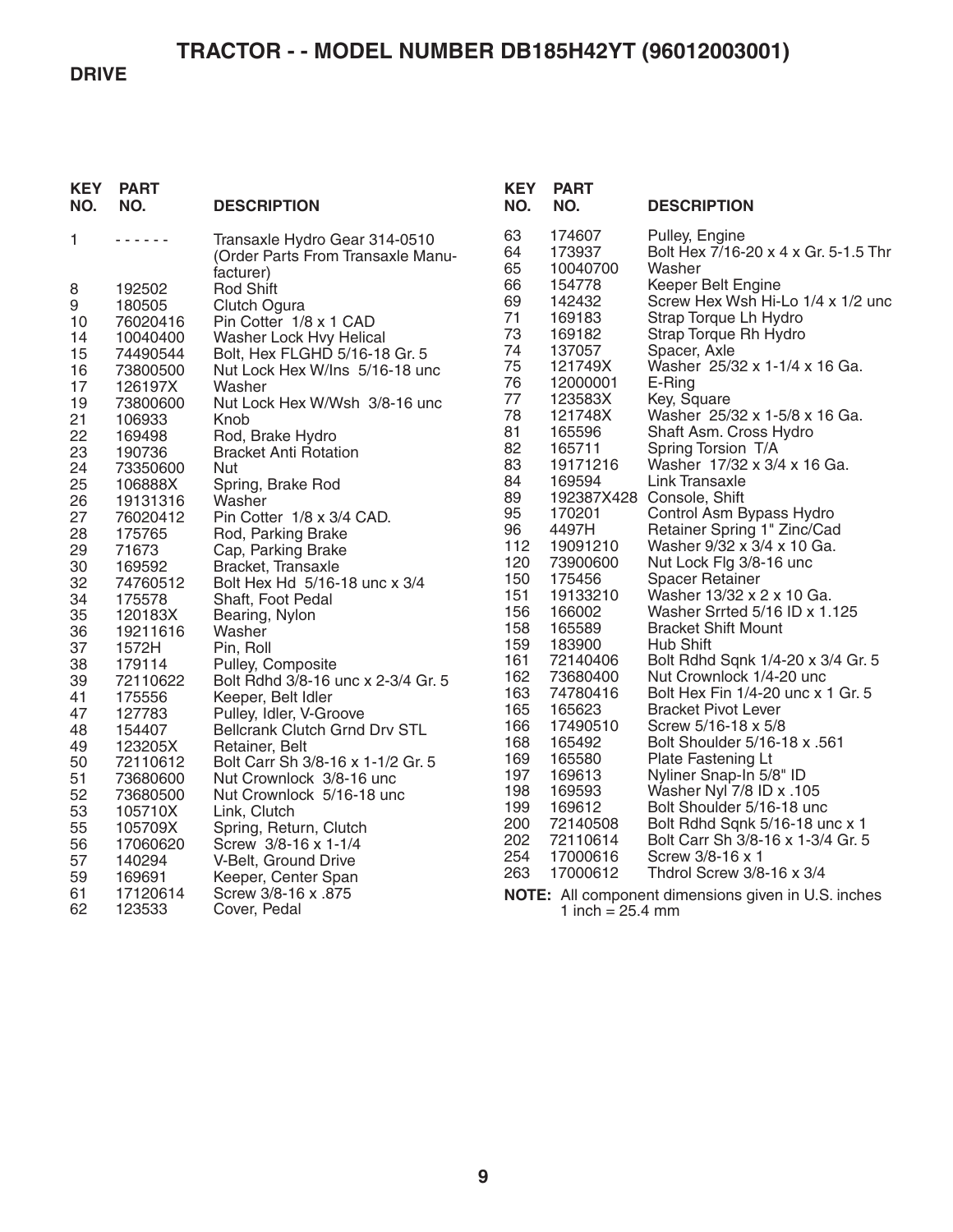### **TRACTOR - - MODEL NUMBER DB185H42YT (96012003001) STEERING ASSEMBLY**



steering\_stealth\_prem\_12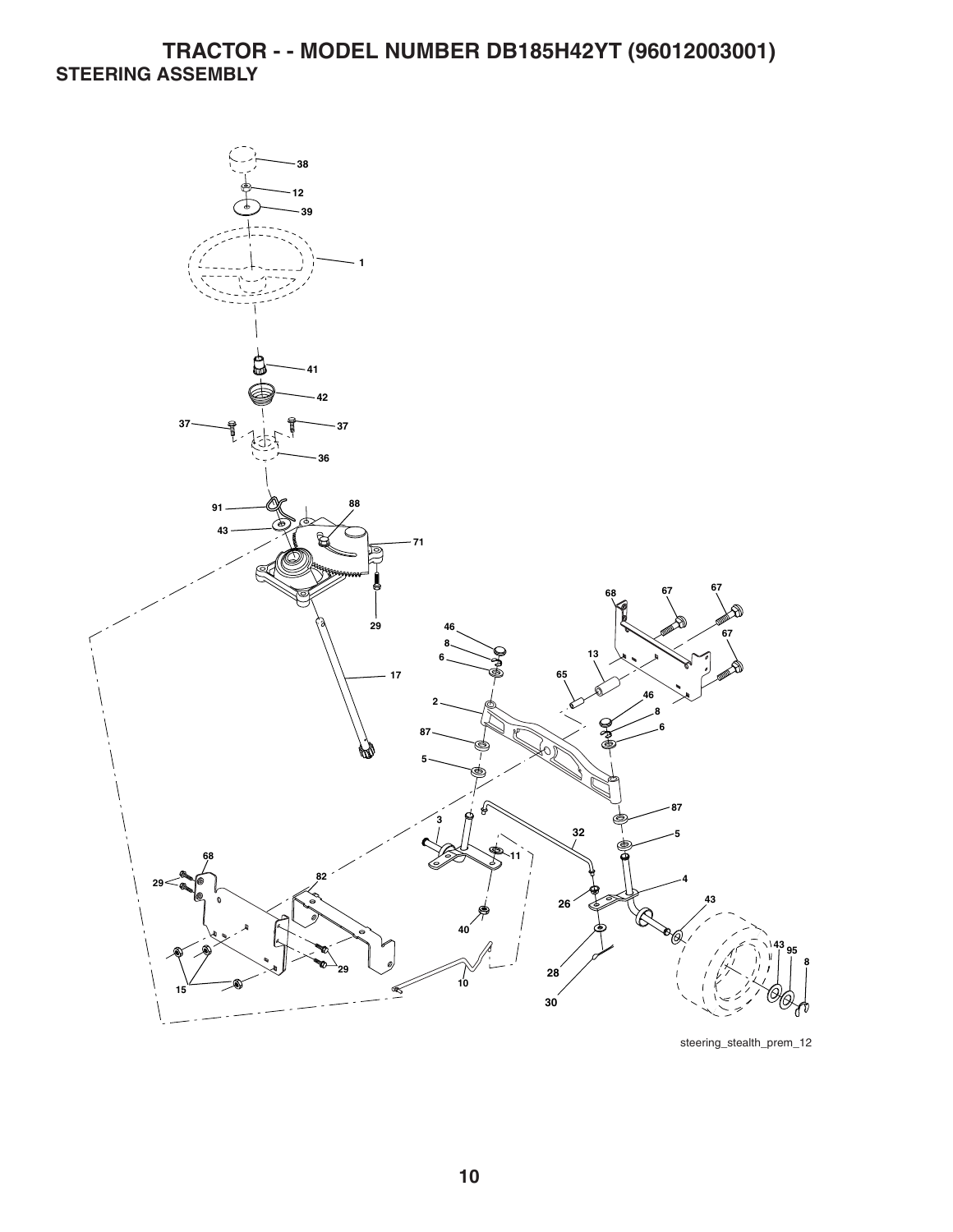**TRACTOR - - MODEL NUMBER DB185H42YT (96012003001) STEERING ASSEMBLY** 

| KEY<br>NO.  | <b>PART</b><br>NO.   | <b>DESCRIPTION</b>                                                      |
|-------------|----------------------|-------------------------------------------------------------------------|
| 1           | 186094X428<br>184706 | <b>Wheel Steering</b><br>Axle Asm Cast Iron LT                          |
| 2<br>3<br>4 | 169840               | Spindle Asm LH                                                          |
|             | 169839               | Spindle Asm RH                                                          |
| 5           | 6266H                | <b>Bearing Race Thrust Harden</b>                                       |
| 6           | 121748X              | Washer 25/32 x 1-5/8 x 16 Ga.                                           |
| 8           | 12000029             | Ring Klip #t5304-75                                                     |
| 10          | 175121               | Link Drag                                                               |
| 11          | 10040600             | Washer Lock Hvy Hlcl Spr 3/8                                            |
| 12          | 73940800             | Nut Hex Jam Toplock 1/2-20 unf                                          |
| 13          | 136518               | Spacer Brg Axle Front                                                   |
| 15          | 145212               | Nut Hex Flange Lock                                                     |
| 17          | 177883               | <b>Shaft Asm Steering</b>                                               |
| 26          | 126847X              | <b>Bushing Link Drag</b>                                                |
| 28          | 19131416             | Washer 13/32 x 7/8 x 16 Ga.                                             |
| 29          | 17000612             | 75. Screw 3/8-16 x                                                      |
| 30<br>32    | 76020412<br>192757   | Pin Cotter 1/8 x 3/4<br>Rod Tie                                         |
| 36          | 155105               | Bushing Strg                                                            |
| 37          | 152927               | Screw                                                                   |
| 38          | 186095X428           | Insert Cap Strg Wh                                                      |
| 39          | 19183812             | Washer 9/16 ID x 2-3/8 OD x 12 Ga.                                      |
| 40          | 73540600             | Crownlock nut                                                           |
| 41          | 186737               | <b>Adaptor Wheel Strg</b>                                               |
| 42          | 163888X428           | Boot Steering Dash                                                      |
| 43          | 121749X              | Washer 25/32 x 1 1/4 x 16 Ga.                                           |
| 46          | 121232X              | Cap Spindle Fr Top Blk                                                  |
| 65          | 160367               | Spacer Brace Axle                                                       |
| 67          | 72110618             | Bolt RDHD SQNK 3/8-16 x 2 1/4                                           |
| 71          | 175146               | Steering Asm                                                            |
| 68          | 169827               | Axle, Brace                                                             |
| 82<br>87    | 169835<br>173966     | <b>Bracket Susp Chassis Front</b><br>14. Washer Flat .781 x 1-1/2 x .14 |
| 88          | 175118               | Bolt Shoulder 7/16-20 unc                                               |
| 91          | 175553               | <b>Clip Steering</b>                                                    |
| 95          | 188967               | Washer Harden .739 x 1.637 x 060                                        |
|             |                      |                                                                         |

| <b>NOTE:</b> All component dimensions given in U.S. inches |  |  |
|------------------------------------------------------------|--|--|
| 1 inch = $25.4 \text{ mm}$                                 |  |  |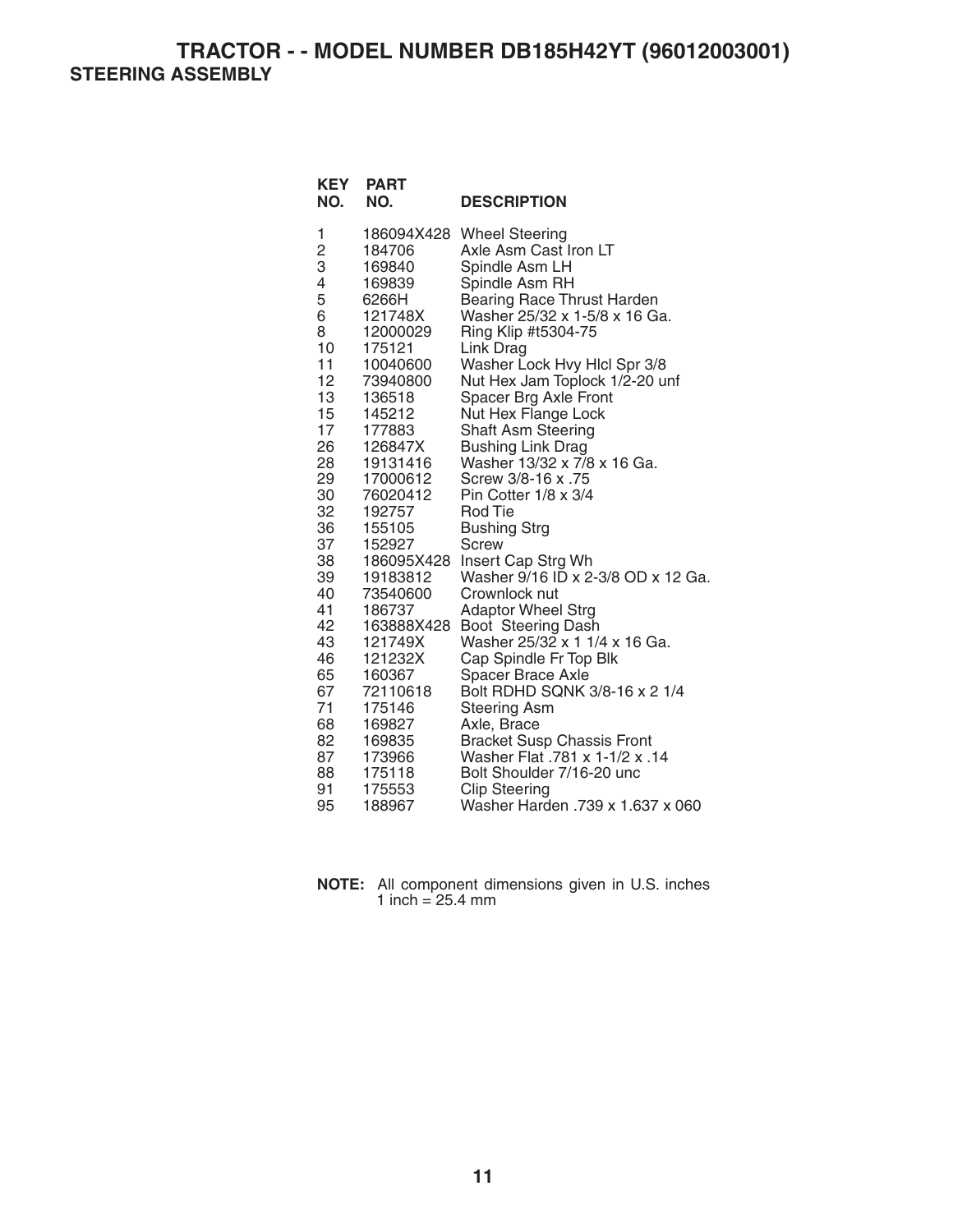**TRACTOR - - MODEL NUMBER DB185H42YT (96012003001) SEAT ASSEMBLY** 





| <b>KEY</b><br>NO.                    | <b>PART</b><br>NO.                                                                                | <b>DESCRIPTION</b>                                                                                                                                                                                                                   | <b>KEY</b><br>NO.                                  | <b>PART</b><br>NO.                                                                               | <b>DESC</b>                                                                                                       |
|--------------------------------------|---------------------------------------------------------------------------------------------------|--------------------------------------------------------------------------------------------------------------------------------------------------------------------------------------------------------------------------------------|----------------------------------------------------|--------------------------------------------------------------------------------------------------|-------------------------------------------------------------------------------------------------------------------|
| 2<br>3<br>4<br>5<br>6<br>7<br>8<br>9 | 188720<br>140551<br>71110616<br>19131610<br>145006<br>73800600<br>124181X<br>17000616<br>19131614 | Seat<br>Bracket Pivot Seat 8 720<br>Bolt Fin Hex 3/8-16 unc x 1<br>Washer 13/32 x 1 x 10 Ga.<br>Clip Push-In<br>Nut Hex w/Ins. 3/8-16 unc<br>Spring Seat Cprsn 2 250 Blk Zi<br>Screw 3/8-16 x 1.5 Smgml<br>Washer 13/32 x 1 x 14 Ga. | 13<br>14<br>15<br>16<br>17<br>18<br>21<br>22<br>24 | 121248X<br>72050412<br>134300<br>121250X<br>123976X<br>124238X<br>171852<br>73800500<br>19171912 | <b>Bushir</b><br><b>Bolt R</b><br>Space<br>Spring<br>Nut Lo<br>Cap <sub>S</sub><br><b>Bolt S</b><br>Nut H<br>Wash |
| 10<br>11<br>12                       | 182493<br>166369<br>174648                                                                        | Pan Seat<br><b>Knob Seat</b><br><b>Bracket Mounting Switch</b>                                                                                                                                                                       | 25                                                 | 127018X<br><b>NOTE:</b> All component dime<br>1 inch = $25.4 \text{ mm}$                         | <b>Bolt S</b>                                                                                                     |

| KEY<br>NO.                                               | PART<br>NO.                                                                                                 | <b>DESCRIPTION</b>                                                                                                                                                                                                                                                                          |
|----------------------------------------------------------|-------------------------------------------------------------------------------------------------------------|---------------------------------------------------------------------------------------------------------------------------------------------------------------------------------------------------------------------------------------------------------------------------------------------|
| 13<br>14<br>15<br>16<br>17<br>18<br>21<br>22<br>24<br>25 | 121248X<br>72050412<br>134300<br>121250X<br>123976X<br>124238X<br>171852<br>73800500<br>19171912<br>127018X | Bushing Snap Blk Nyl 50 ld<br>Bolt Rdhd Sqnk 1/4-20 x 1-1/2<br>Spacer Split 28 x 96<br><b>Spring Cprsn</b><br>Nut Lock 1/4 Lge Flg Gr. 5 Zinc<br>Cap Spring Seat<br>Bolt Shoulder 5/16-18 unc<br>Nut Hex Lock W/Ins 5/16-18<br>Washer 17/32 x 1-3/16 x 12 Ga.<br>Bolt Shoulder 5/16-18 x 62 |
|                                                          |                                                                                                             |                                                                                                                                                                                                                                                                                             |

**nsions given in U.S. inches** 1 inch  $= 25.4$  mm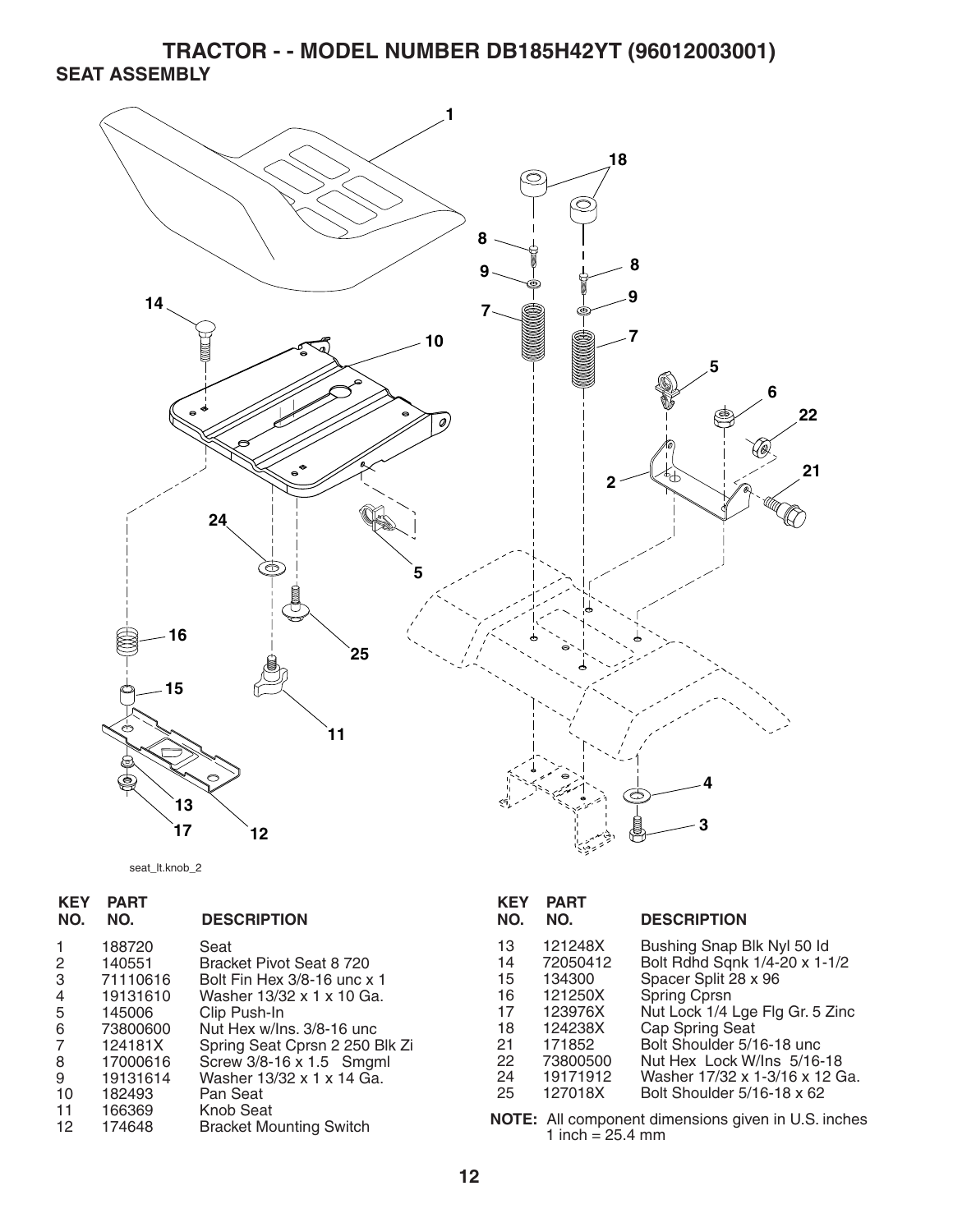#### **ENGINE**



- 33 123487X Clamp, Hose Blk<br>37 8543R Line, Fuel 37 8543R Line, Fuel
- 181654 Plug Drain Oil Easy
- 41 139277 Stem Tank Fuel
- 45 17000612 Screw Hex Wsh Thdrol 3/8-16 x 3/4
- **13**

Tecumseh Products 1-800-558-5402 Honda Engines 1-800-426-7701 Kawasaki 1-949-460-5688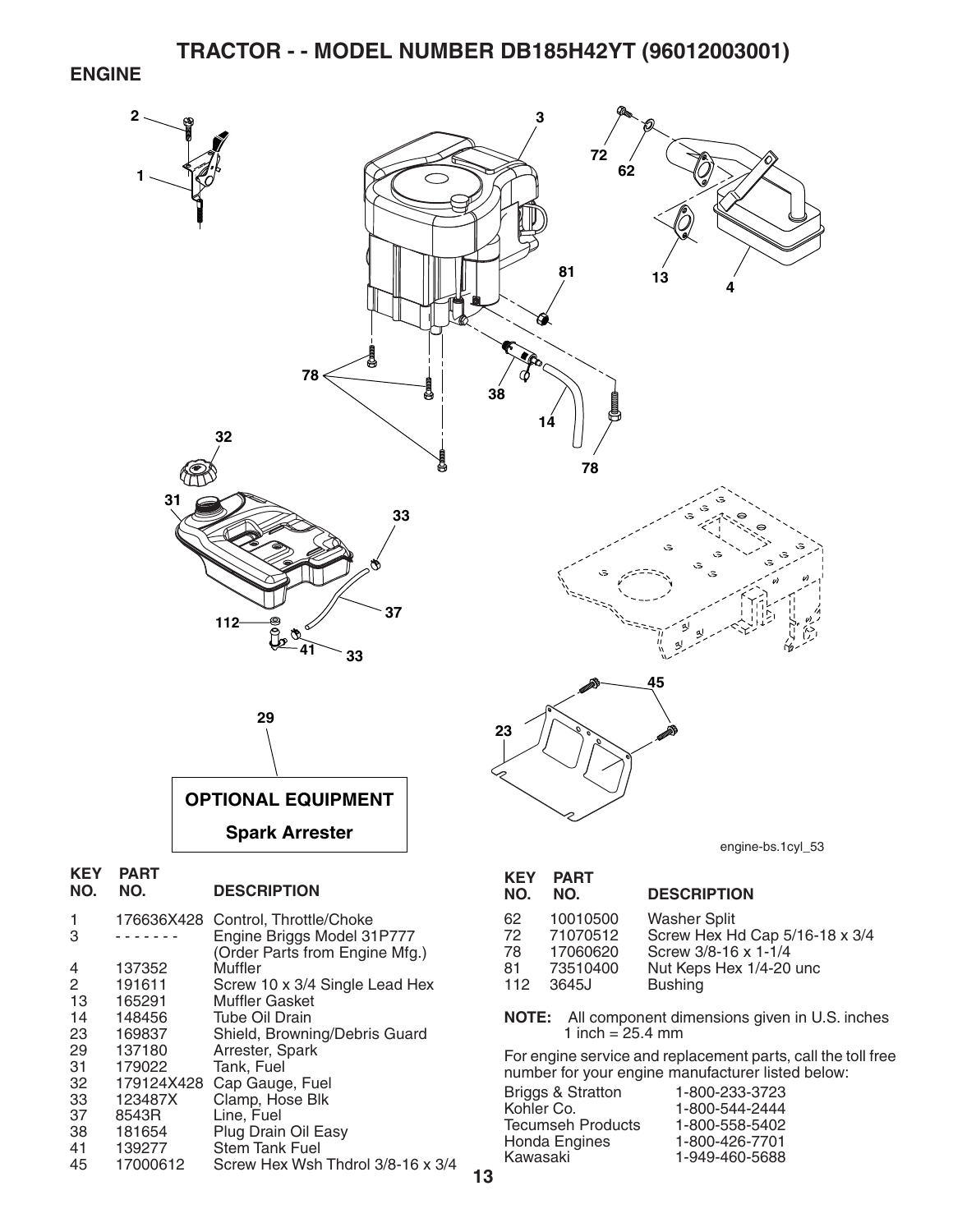**TRACTOR - - MODEL NUMBER DB185H42YT (96012003001) MOWER DECK** 

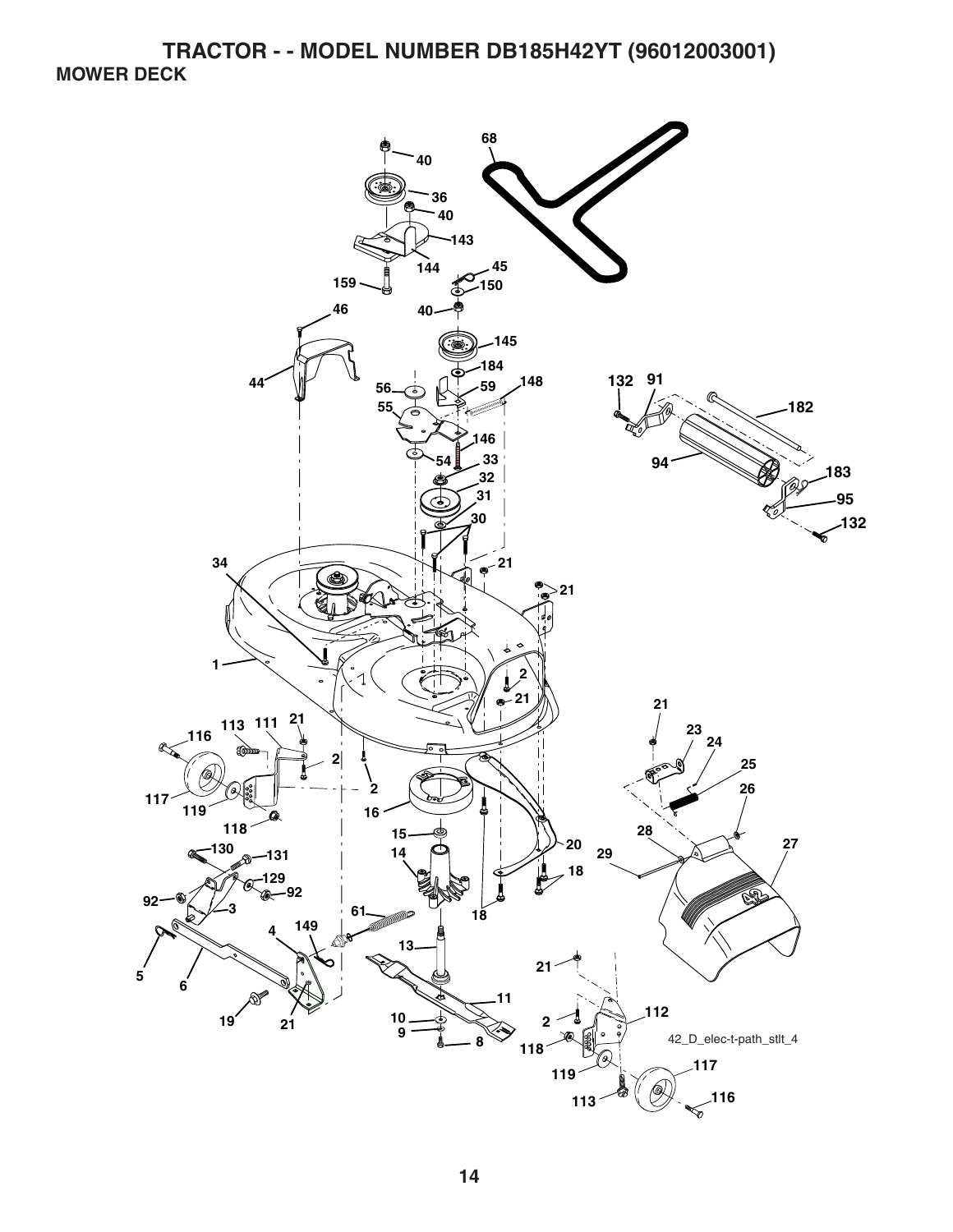## **TRACTOR - - MODEL NUMBER DB185H42YT (96012003001) MOWER DECK**

| <b>KEY</b><br>NO.                                                                            | <b>PART</b><br>NO.                                                                                                                                           | <b>DESCRIPTION</b>                                                                                                                                                                                                                                                                                                                                                                                                                               | <b>KEY</b><br>NO.                                                                                                   | <b>PART</b><br>NO.                                                                                                                                                         | <b>DESCRIPTION</b>                                                                                                                                                                                                                                                                                                                                                                                                                                                                          |
|----------------------------------------------------------------------------------------------|--------------------------------------------------------------------------------------------------------------------------------------------------------------|--------------------------------------------------------------------------------------------------------------------------------------------------------------------------------------------------------------------------------------------------------------------------------------------------------------------------------------------------------------------------------------------------------------------------------------------------|---------------------------------------------------------------------------------------------------------------------|----------------------------------------------------------------------------------------------------------------------------------------------------------------------------|---------------------------------------------------------------------------------------------------------------------------------------------------------------------------------------------------------------------------------------------------------------------------------------------------------------------------------------------------------------------------------------------------------------------------------------------------------------------------------------------|
| 1<br>$\overline{\mathbf{c}}$<br>3<br>4<br>5<br>6<br>8<br>9<br>10                             | 72140506<br>138017<br>165460<br>4939M<br>178024<br>850857<br>10030600<br>140296                                                                              | 165892X421 Mower Deck Assembly, 42"<br><b>Bolt</b><br>Bracket Asm Fr. Sway Bar 3/42<br>Bracket Asm Deck 42" Sway Bar<br><b>Retainer Spring</b><br><b>Bar Sway Deck</b><br>Bolt 3/8-24 x 1.25 Gr. 8 patched<br>Washer, Lock<br>Washer, Hardened<br>(The following Blades are available)                                                                                                                                                           | 55<br>56<br>59<br>61<br>68<br>91<br>92<br>94<br>95<br>111                                                           | 155046<br>122052X<br>141043<br>174882<br>180260<br>180532<br>73800600<br>132264<br>180533<br>179292                                                                        | Arm, Idler<br>Spacer, Retainer<br><b>Guard TUV Idler</b><br>Spring Ext Elect. Clutch<br>V-Belt, 42" Mower<br><b>Bracket Roller Nose LH</b><br>Nut Lock Hex w/Ins 3/8-16 unc<br><b>Roller Nose</b><br><b>Bracket Roller Nose RH</b><br><b>Bracket Wheel Gauge LH</b>                                                                                                                                                                                                                         |
| 11<br>$\sim$ $-$                                                                             | 138971<br>134149                                                                                                                                             | Blade Mower 42" Hi-Lift (for bagging<br>and discharging)<br>Blade, Mulching 42" Std (for mulch-                                                                                                                                                                                                                                                                                                                                                  | 112<br>113<br>116                                                                                                   | 179293<br>17000510<br>4898H                                                                                                                                                | <b>Bracket Wheel Gauge RH</b><br>Screw 5/16-18<br>Bolt, Shoulder                                                                                                                                                                                                                                                                                                                                                                                                                            |
| - -                                                                                          | 139775                                                                                                                                                       | ing mowers only)<br>Blade Mulching 42" Premium (For<br>better wear when mulching)                                                                                                                                                                                                                                                                                                                                                                | 117<br>118<br>119                                                                                                   | 188606<br>73930600<br>19121414                                                                                                                                             | Wheel, Gauge<br>Nut Centerlock 3/8-16<br>Washer 3/8 x 7/8 x 14 Ga.                                                                                                                                                                                                                                                                                                                                                                                                                          |
| 13<br>14<br>15<br>16<br>18<br>19<br>20<br>21<br>23<br>24<br>25<br>26<br>27<br>28<br>29<br>30 | 137645<br>128774<br>110485X<br>174493<br>72140505<br>132827<br>159770<br>73680500<br>177563<br>105304X<br>123713X<br>110452X<br>19111016<br>131491<br>173984 | Shaft Assembly, Mandrel, Vented<br>Housing, Mandrel, Vented<br>Bearing, Ball, Mandrel<br>Stripper, Mandrel Deck<br>Bolt, Carriage 5/16-18 x 5/8<br>Bolt, Shoulder<br>Baffle, Vortex<br>Nut<br>Bracket, Deflector Mower 42"<br>Cap, Sleeve 80 x 112 Blk Mower<br>Spring, Torsion, Deflector 2 52<br>Nut, Push Phos & Oil<br>130968X428 Shield, Deflector 42" Blk<br>Washer 11/32 x 5/8 x 16 Ga.<br>Rod, Hinge 42" 6 75 W/G<br><b>Screw Thdrol</b> | 129<br>130<br>131<br>132<br>143<br>144<br>145<br>146<br>148<br>149<br>150<br>159<br>182<br>183<br>184<br>$\sim$ $-$ | 19131312<br>74780616<br>72140608<br>17000612<br>157109<br>173441<br>173437<br>173443<br>169022<br>165898<br>19091210<br>72140614<br>179126<br>163552<br>19131410<br>130794 | Washer 13/32 x 13/16 x 12 Ga.<br>Bolt Fin HEx 3/8-16 unc x 1 Gr. 5<br>Bolt RDHD SQNK 3/8-16 unc x 1<br>Screw Hexwsh Thdr 3/8-16 x 3/4<br>Bracket Arm Idler 42"<br>Keeper Belt 42" Clutch Cable<br>Pulley Idler Flat<br>Bolt Carriage Idler<br>Spring Return Idler<br><b>Retainer Spring Yellow</b><br>Washer 9/32 x 3/4 x 10 Ga.<br>Bolt Rdhd Sqn 3/8-16 unc x 1-3/4<br><b>Rod Roller Nose</b><br><b>Retainer Spring</b><br>Washer 13/32 x 7/8 x 10 Ga.<br>Mandrel Assembly (Includes Hous- |
| 31<br>32<br>33<br>34<br>36<br>40<br>44<br>45                                                 | 187690<br>173436<br>178342<br>72110612<br>173438<br>73900600<br>140088<br>4497H                                                                              | Washer, Spacer Mower Vented<br>Pulley, Mandrel<br>Nut, Toplock<br>Bolt Carr SH 3/8-16 x 1-1/2 Gr.5<br>Pulley, Idler, Flat<br>Nut Lock 3/8-16<br>Guard, Mandrel, LH<br>Retainer                                                                                                                                                                                                                                                                   | $\sim$ $\sim$                                                                                                       | 176207                                                                                                                                                                     | ing Shaft and Shaft Hardware Only<br>- Pulley Not Included)<br>Replacement Mower, Complete<br>(Std. deck Order separately muk-<br>Icher cover, and gauge wheel<br>componants Key Nos. 101-106 and<br>$116-119$                                                                                                                                                                                                                                                                              |
| 46<br>54                                                                                     | 137729<br>178515                                                                                                                                             | Screw, Thdrol 1/4-20 x 5/8 T<br>Washer, Hardened                                                                                                                                                                                                                                                                                                                                                                                                 |                                                                                                                     | 1 inch = $25.4 \text{ mm}$                                                                                                                                                 | NOTE: All component dimensions given in U.S. inches                                                                                                                                                                                                                                                                                                                                                                                                                                         |